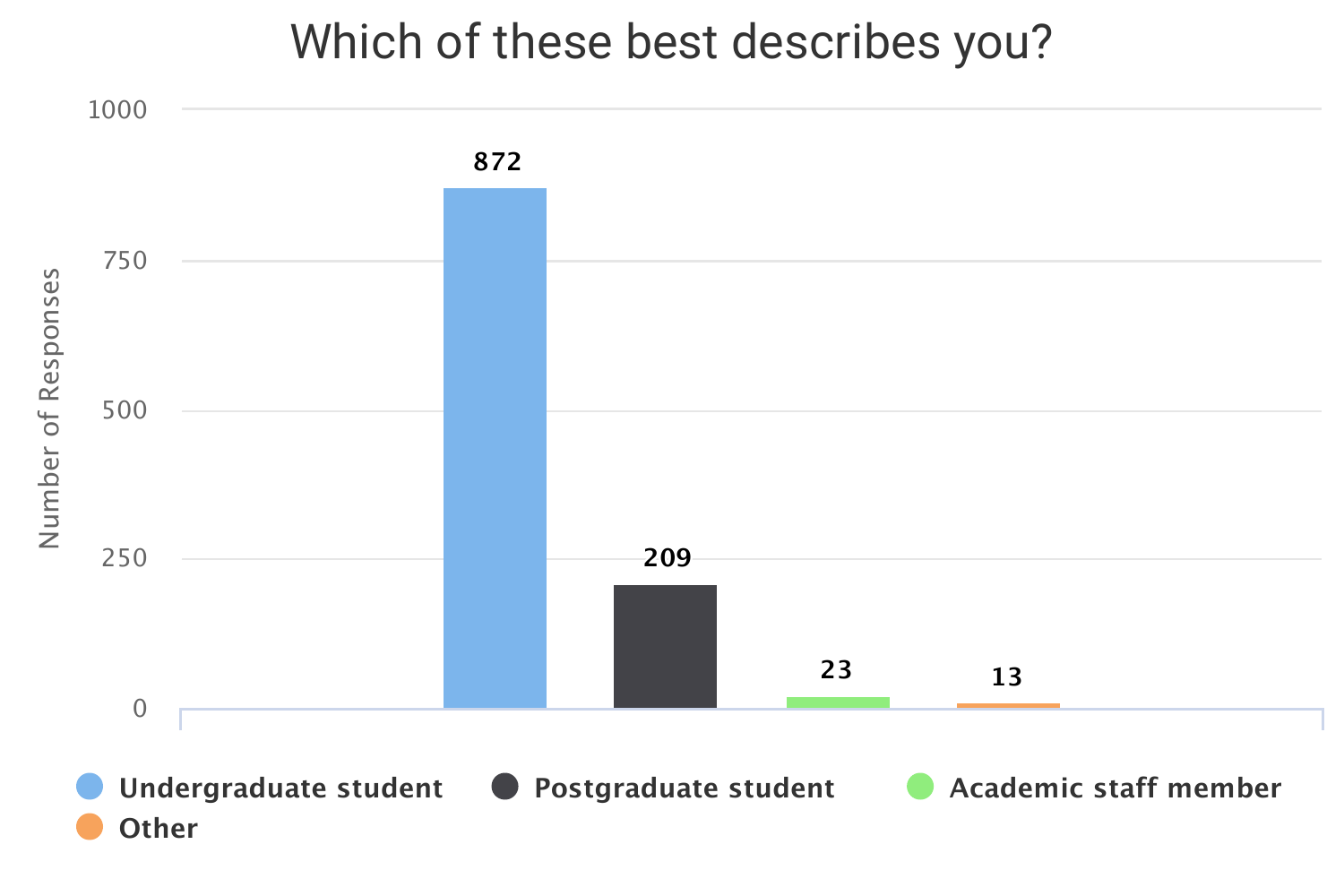### How often do you use the library website to find information?

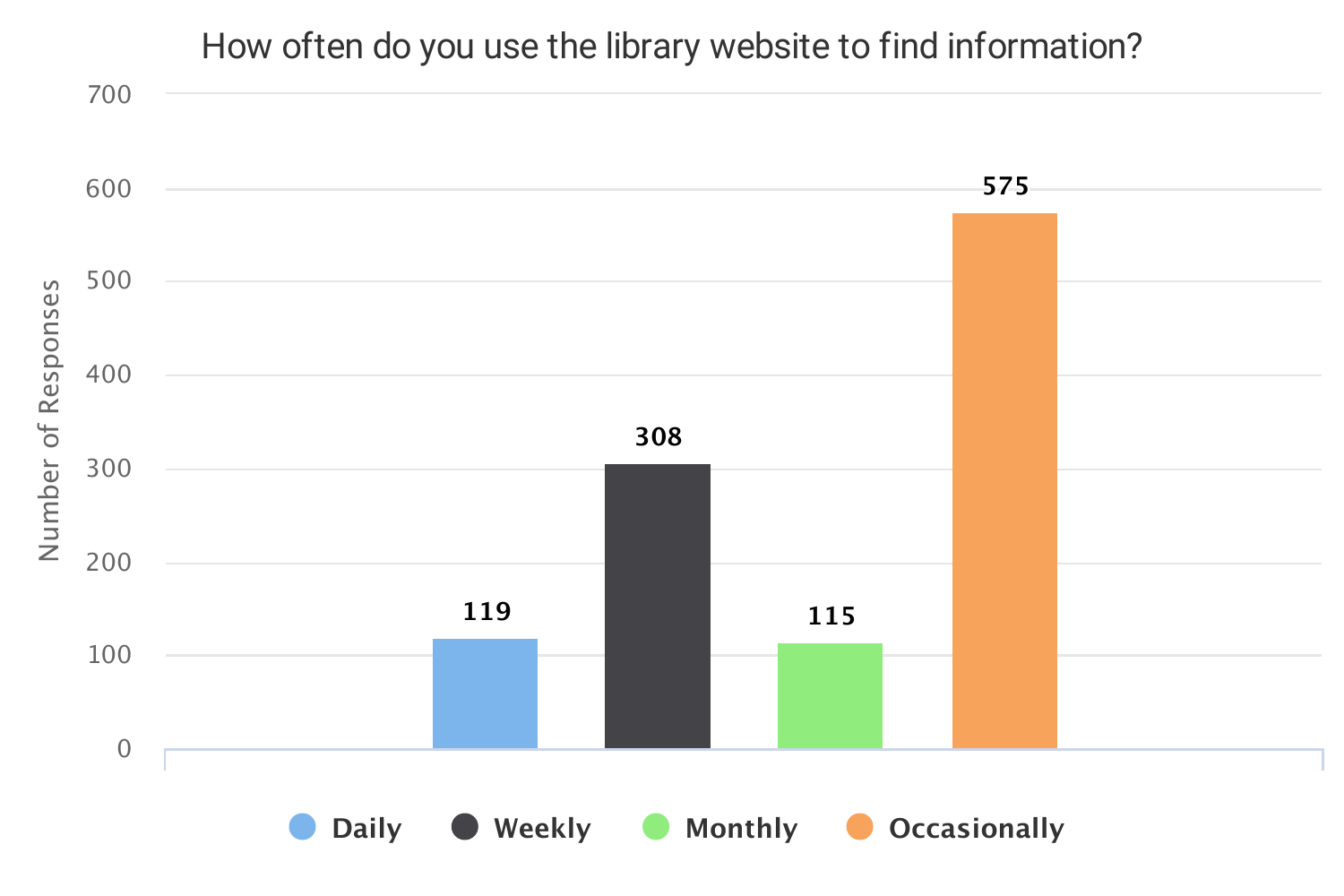### What is usually your main reason for visiting the library's website? Select one.



- **To use the UJoogle search**
- **To search the library catalog for books and journals**
- **To search the databases**
- **To access course reserves**
- **To find online training sessions and video tutorials**
- **To find library hours or contact details or campus library details**
- **To access LibGuides**
- **Non-research needs: printing, paying fines, renewals,**
- **Other**

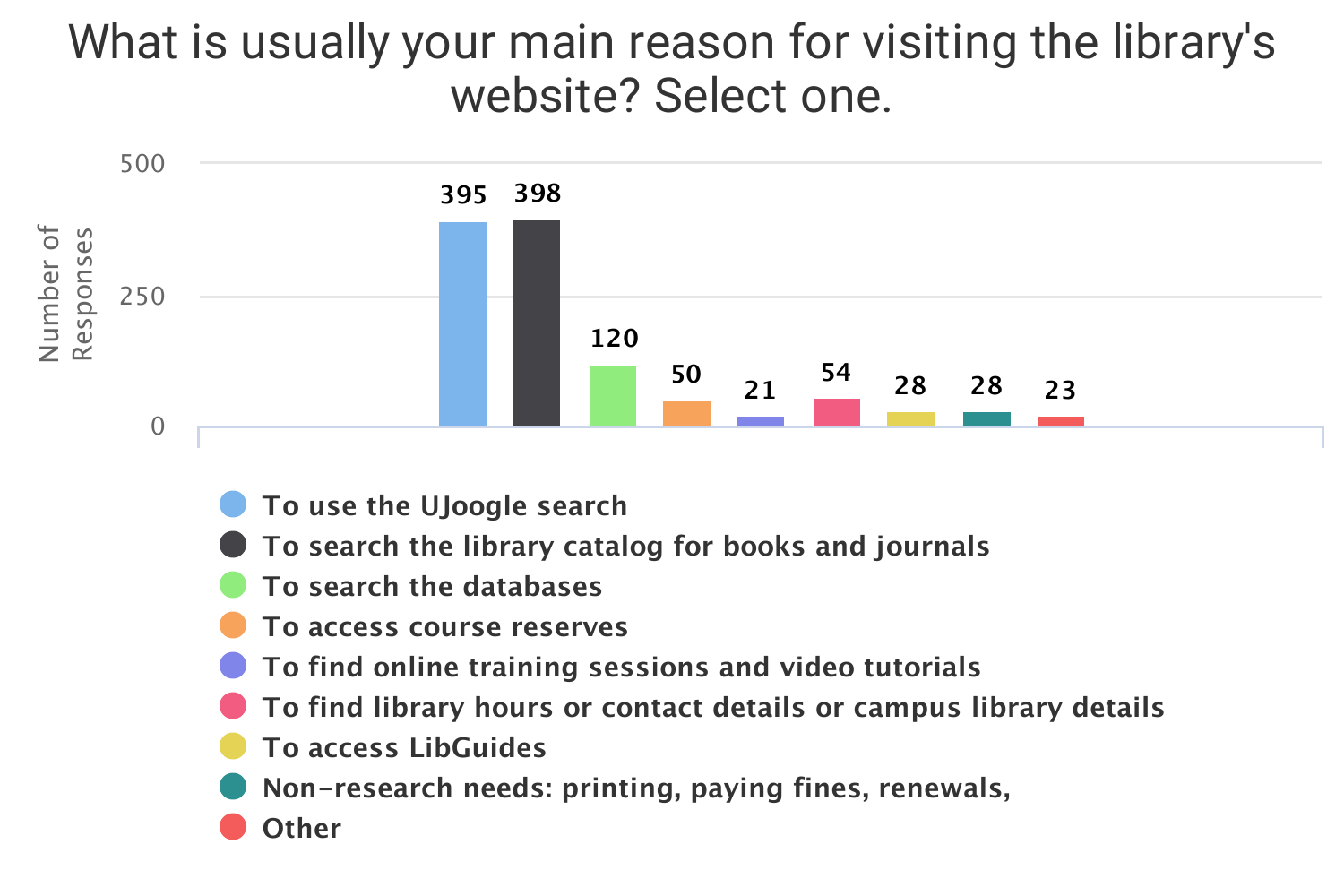R $\bf \Phi$  $\boldsymbol{\mathsf{S}}$  $\mathbf{\Omega}$ o $\blacksquare$  $\boldsymbol{\mathsf{S}}$  $\bf \Phi$  $\boldsymbol{\mathsf{S}}$ 

### What is your favourite way to find information on the library website?



 $\mathbb Z$  $\mathbf{\Sigma}% _{t}\left( t\right)$  $\mathbf \Xi$  $\mathbf{\Omega}$  $\bf \Phi$ ے o $\overline{\phantom{0}}$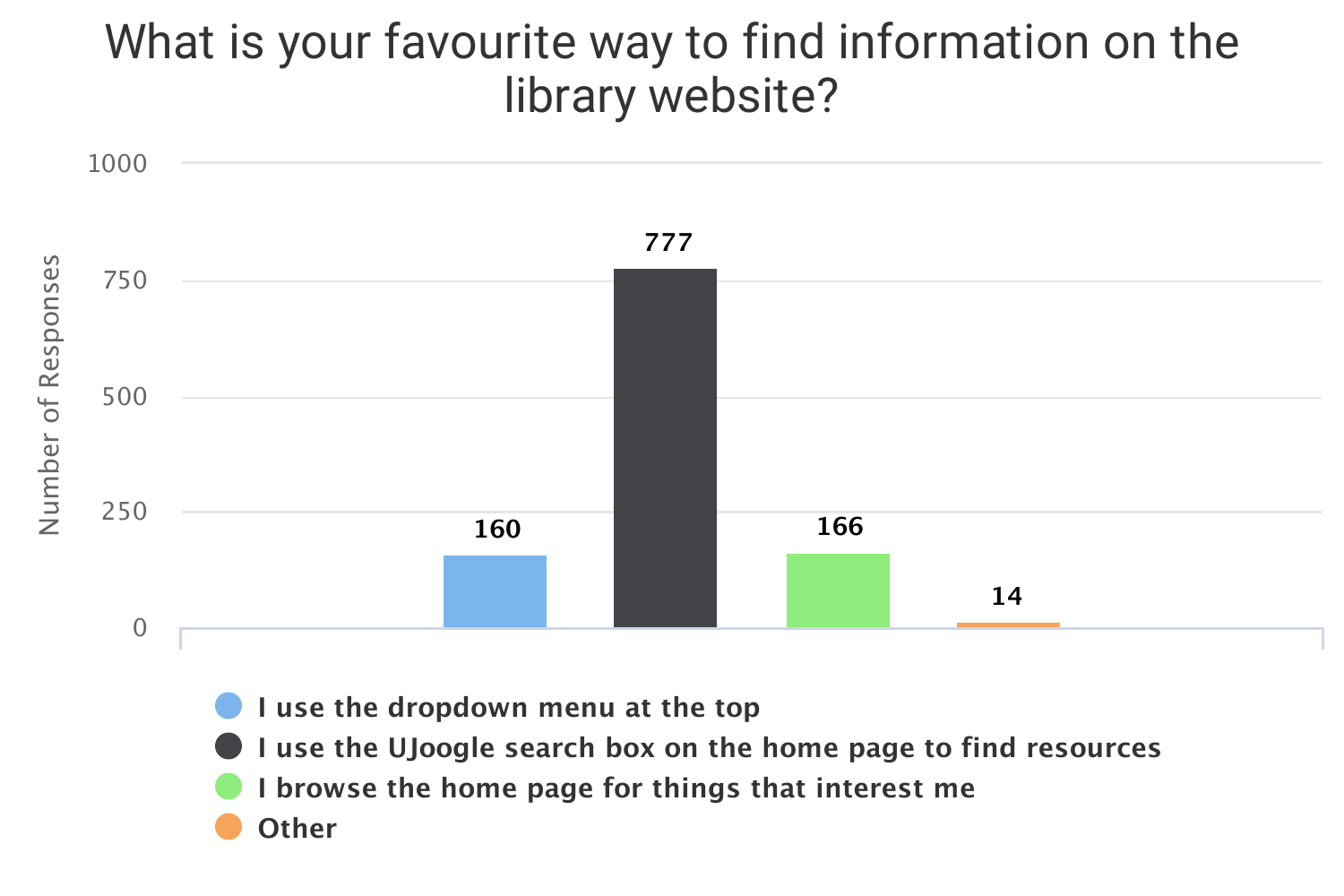## Are you usually able to find what you are looking for on the library website?

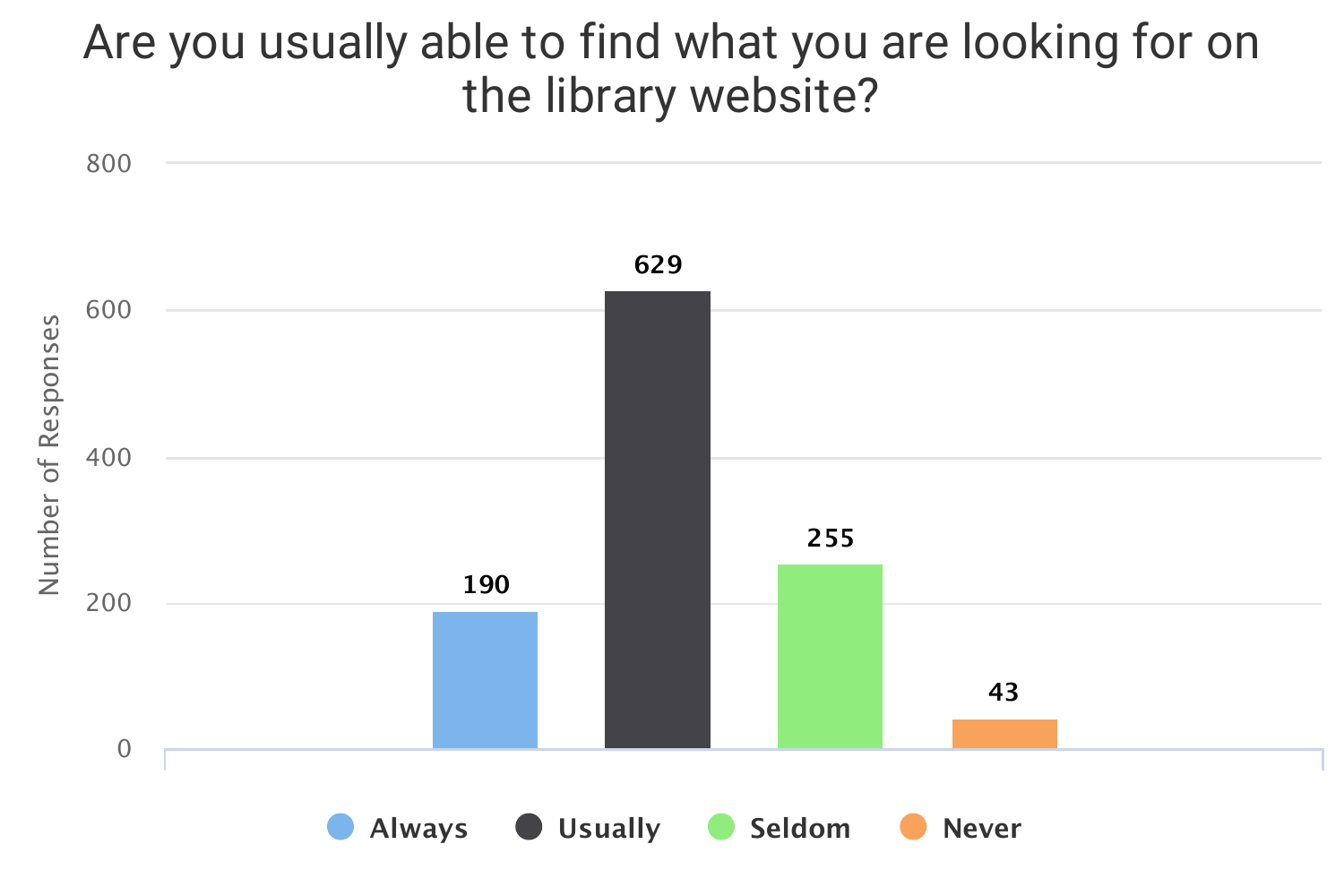## How easy is it to find what you are looking for on the libary website?



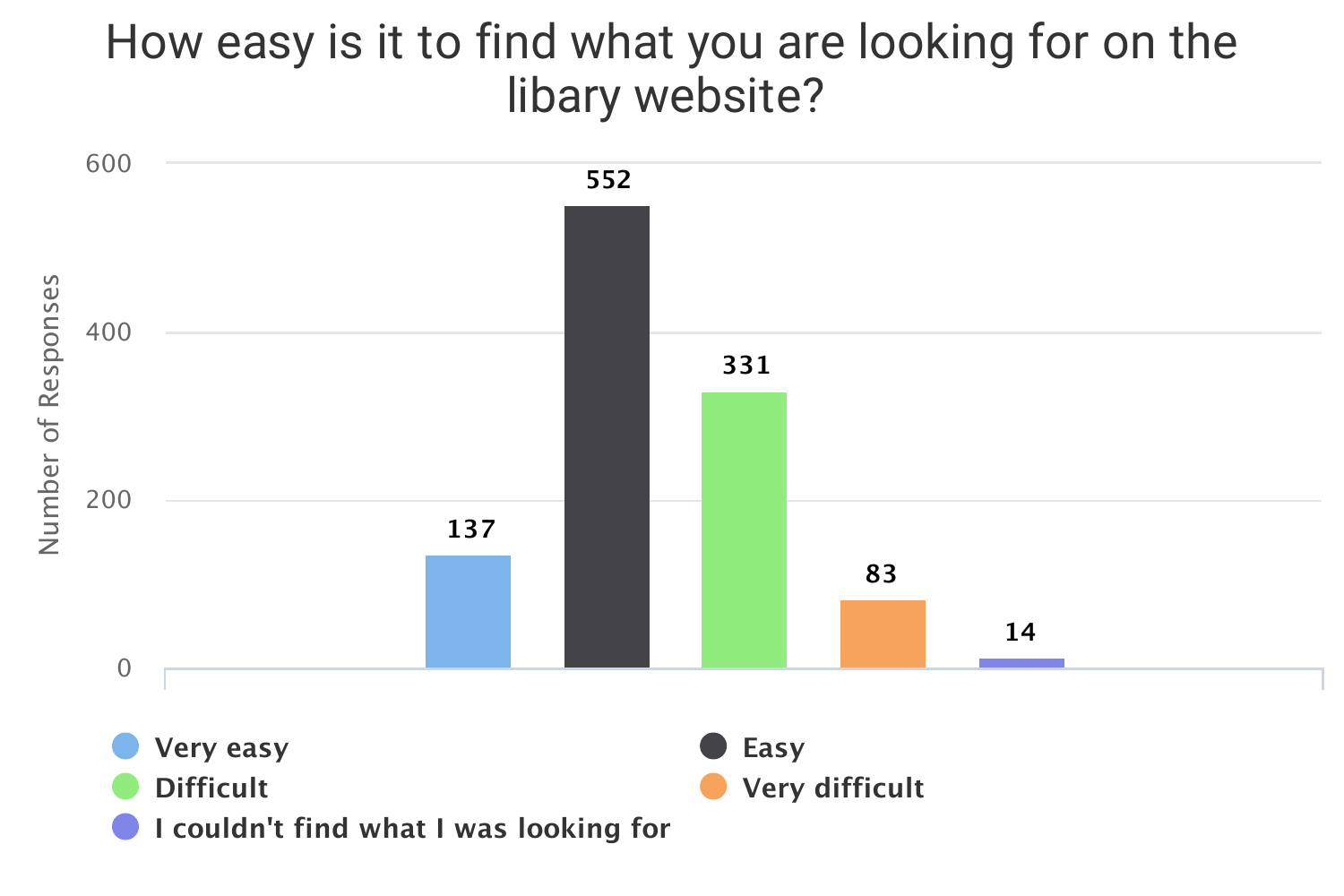# Which of the following resources/information on the Library website do you use? (Check all that apply)



- **About the library: Hours, Campus libraries, Contact details**
- **Interlibrary Loans**
- **Lending services**
- **UJ Institutional Repository**
- **LibGuides (Subject or Topic guides)**
- **Online training sessions and video tutorials** 1/3